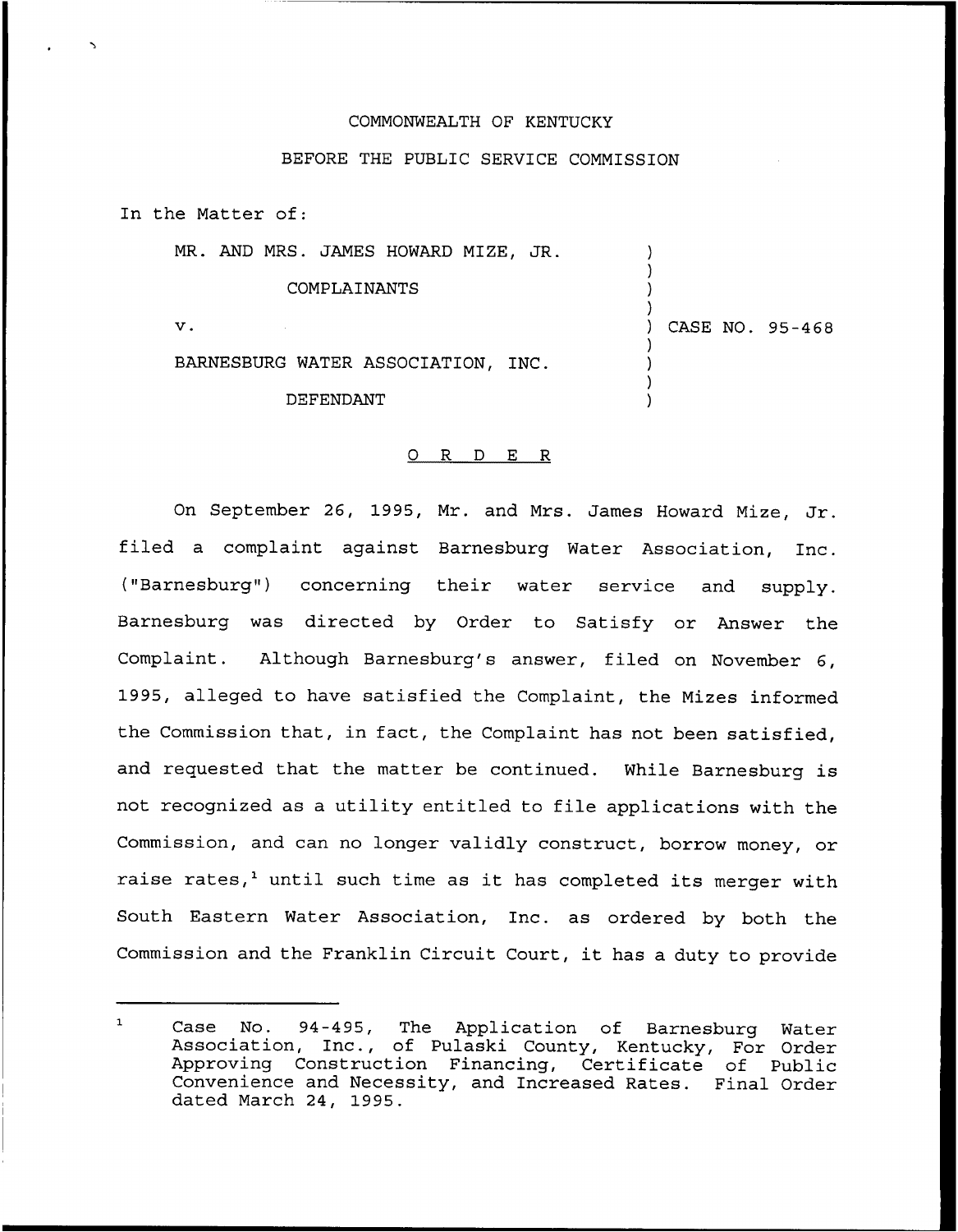continuous and adequate service to its customers.<sup>2</sup> It appears further proceedings will be necessary in this case.

IT IS THEREFORE ORDERED that:

1. Each party may, on or before February 7, 1996, serve upon any other party a request for production of documents and written interrogatories to be answered by the party served within 10 days of service.

2. Each party may, on or before February 21, 1996, serve upon the other party a supplemental request for production of documents and supplemental written interrogatories to be answered by the party served within <sup>7</sup> days of service.

3. Each party shall, on or before March 4, 1996, serve upon the other parties a written summary of the testimony of the witnesses which are expected to be called at the formal hearing, copies of all exhibits which will be used at the hearing regardless of whether they are to be introduced, and all preliminary motions and objections, except objections to exhibits. All exhibits shall be appropriately marked.

 $\overline{a}$ By order of the Franklin Circuit Court issued July 31, 1995, in Civil Action No. 92-CI-01151, Public Service Commission of Kentucky v. Barnesburg Water Association, Inc., et al., which compels compliance with the Commission's Order of February 22, 1988, in Case No. 9967, The Proposed Merger of Barnesburg Water Association, Bronston Water Association, Elihu-Rush Branch Water Association, Nelson Valley Water Association, Oak Hill Water Association, Pleasant Hill Water District, Pulaski County Water District No. 1, Pulaski County Water District No. 2, and Tateville Water Association, Barnesburg must complete all legal requirements necessary to effect <sup>a</sup> merger with South Eastern by November 28, 1995.